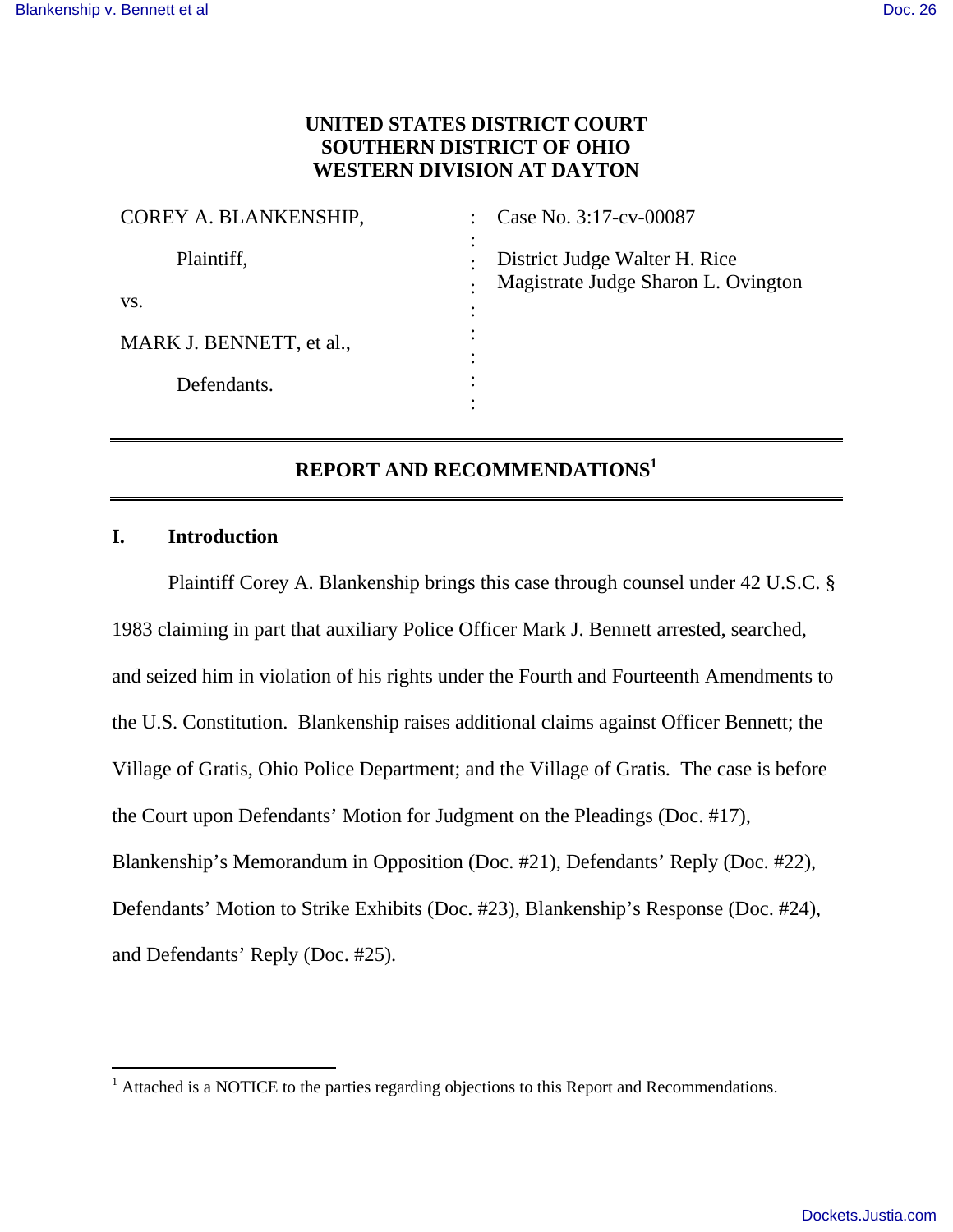#### **II. Blankenship's Complaint**

 Accepting as true the allegations in the Complaint, *see E.E.O.C. v. J.H. Routh Packing Co*., 246 F.3d 850, 851 (6th Cir. 2001), Blankenship is a lifelong resident of the Village of Gratis and is very well known by its residents. "He is known to be developmentally disabled, gentle, and helpful." (Doc. #3, *PageID* # 23).

On March 11, 2016, Blankenship was inside a grocery store in Gratis, playing with the son of an employee as she prepared to close the store at the end of the day. Defendant Bennett, an on-duty auxiliary police officer, encountered Blankenship at the store and interacted with him for about two minutes. Officer Bennett was accompanied by Caitlin B. Babb, who was not a police officer and not an employee of the Village of Gratis. She was not authorized to accompany Officer Bennett while he was on duty.

 "When Bennett first observed Corey [Blankenship] inside the store…, Corey was 'sweating and swaying.' Bennett played with the employee's child, 'deputizing' him, and then he and his female companion left the store." *Id*. at 24. The Complaint does not attribute its quoted phrase "sweating and swaying" to anyone.

 After leaving the store, Officer Bennett moved his police cruiser to a position behind the store and out of the light "allegedly 'to witness if Blankenship was leaving with the clerk or driving his own vehicle.'" *Id*. When Blankenship left the store, he walked alone to his truck. Officer Bennett approached Blankenship "allegedly suspecting Corey was impaired, which Corey denied. Corey told Bennett that he was on blood pressure medication but had no other medical condition, having been asked by Bennett what would possibly contribute to 'his condition.'" *Id*.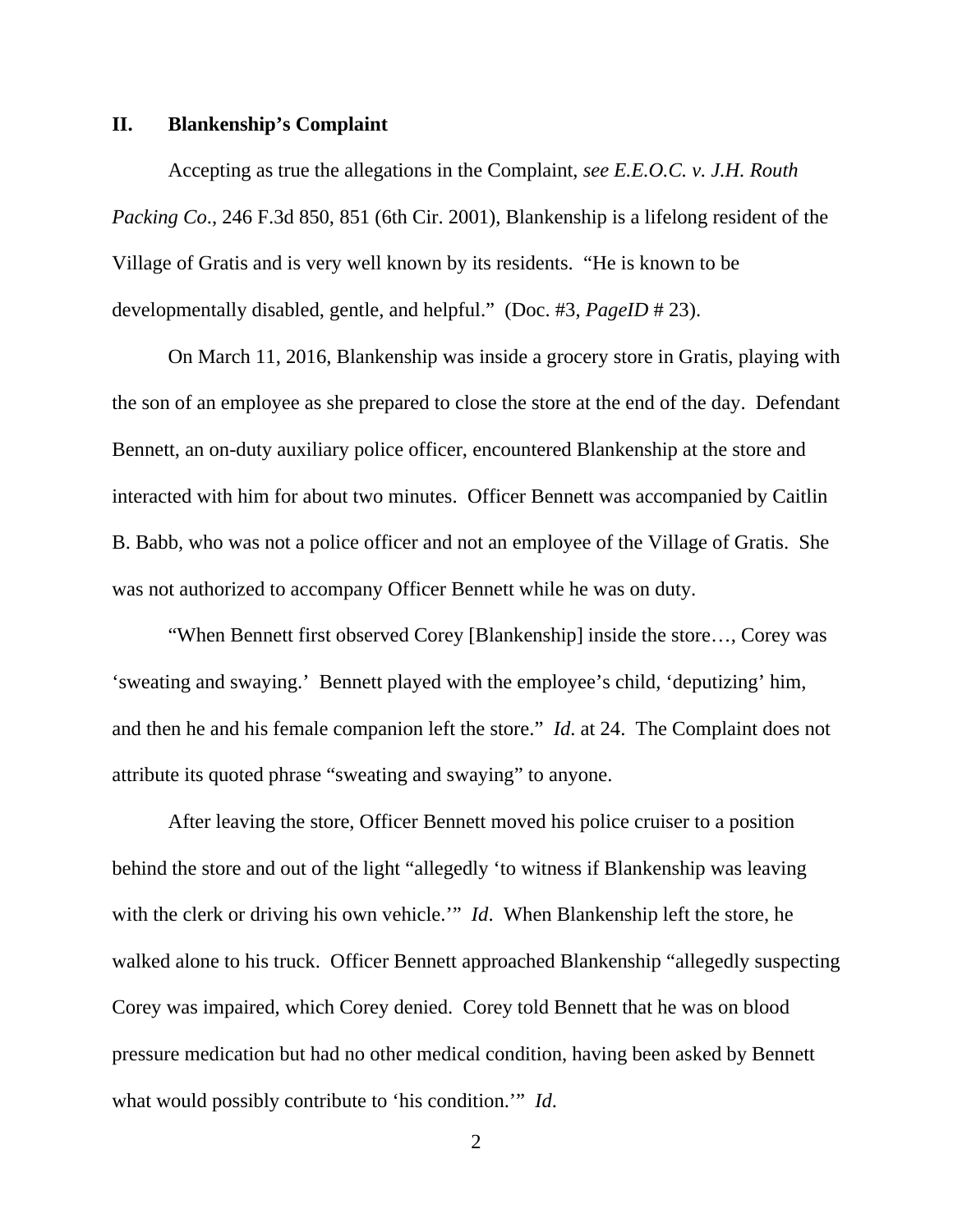The Complaint next asserts, "Bennett then claims he performed field sobriety tests, and that he instructed, demonstrated, and confirmed that Corey understood each test, as would be required. According to Bennett, Corey failed these tests or 'clues.'" *Id*.

 Officer Bennett searched Blankenship, handcuffed him, and placed him in the back of the police cruiser, "informing him that he was not under arrest." *Id*. The Complaint explains, "According to his narrative report, Bennett informed Corey once again that he was not under arrest and that Bennett needed to contact the police chief to see what steps could be taken 'to not charge Mr. Blankenship with an offense.'" *Id*. at 25. Blankenship informed Officer Bennett that he had a learning disability and was "slow." He then asked Officer Bennett, more than once, to contact his mother with whom he lived. Officer Bennett refused. Throughout these interactions, and while Officer Bennett also talked on the phone, Blankenship and Ms. Babb remained in the cruiser.

 The Complaint further states, "According to the narrative report, Bennett knew Corey, as he had interacted with Corey on previous occasions. Bennett told Corey he could either go to the emergency room or to jail. Though he allegedly believed Corey might be experiencing a medical emergency, Bennett continued to refuse Corey's requests to contact his mother." *Id*. (paragraph numbering omitted). Officer Bennett asked dispatch to send an ambulance, and then he immediately removed the handcuffs from Blankenship. The Complaint notes, "Bennett states that he asked Corey to remain seated in the cruiser 'in fear he might fall and sustain an injury.'" *Id*.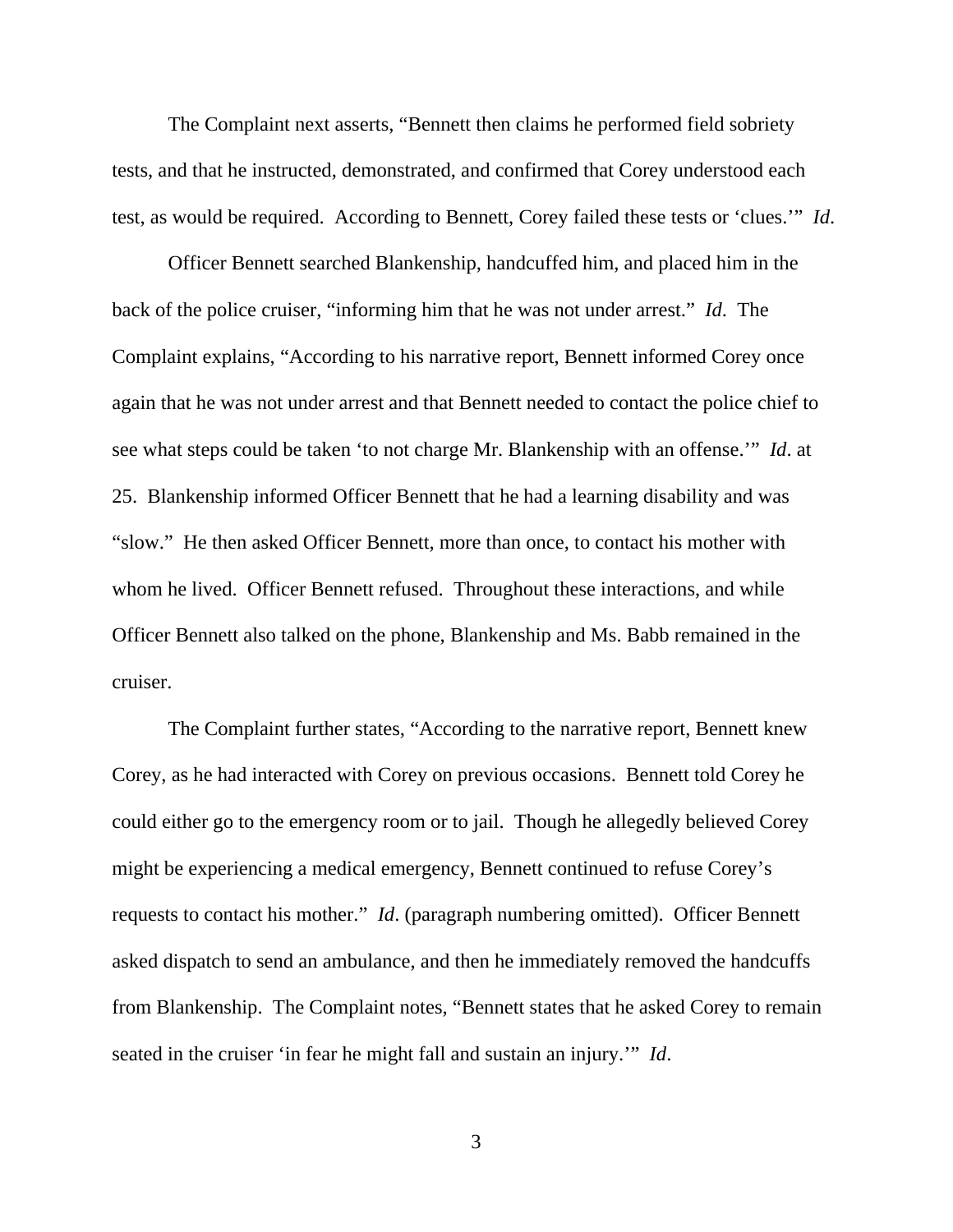"Ultimately, Corey was transported to the Preble County Emergency Room for diaphoresis (sweating)." *Id*. Blankenship describes his visit to the emergency room for sweating as "quick." *Id*. He was charged a total of approximately \$2,121.00, which has not been paid.

## **III. Motions for Judgment on the Pleadings**

To determine whether a complaint survives a motion for judgment on the pleadings under Fed. R. Civ. P. 12(c), courts "'must construe the complaint in the light most favorable to plaintiff,' 'accept all well-pled factual allegations as true[,]' and determine whether the 'complaint states a plausible claim for relief[.]'" *Albrecht v. Treon*, 617 F.3d 890, 893 (6th Cir. 2010) (quoting, in part, *Ashcroft v. Iqbal*, 556 U.S. 662, 679 (2009)) (other citation omitted). The complaint does not need "detailed factual allegations,'" *Iqbal*, 556 U.S. at 678, but it must contain "'more than labels and conclusions, and a formulaic recitation of the elements of a cause of action.'" *Albrecht*, 717 F.3d at 893 (quoting *Bell Atl. Corp. v. Twombly*, 550 U.S. 544, 555 (2007). "A plaintiff must 'plead[] factual content that allows the court to draw the reasonable inference that the defendant is liable for the misconduct alleged.' A plaintiff falls short if she pleads facts 'merely consistent with a defendant's liability' or if the alleged facts do not 'permit the court to infer more than the mere possibility of misconduct....'" *Id*. (quoting, in part, *Iqbal*, 556 U.S. at 678, 679).

 "While the allegations in the complaint are the primary focus in assessing a Rule 12(c) motion, 'matters of public record, orders, items appearing in the record of the case, and exhibits attached to the complaint[ ] also may be taken into account.'" *McGath v.*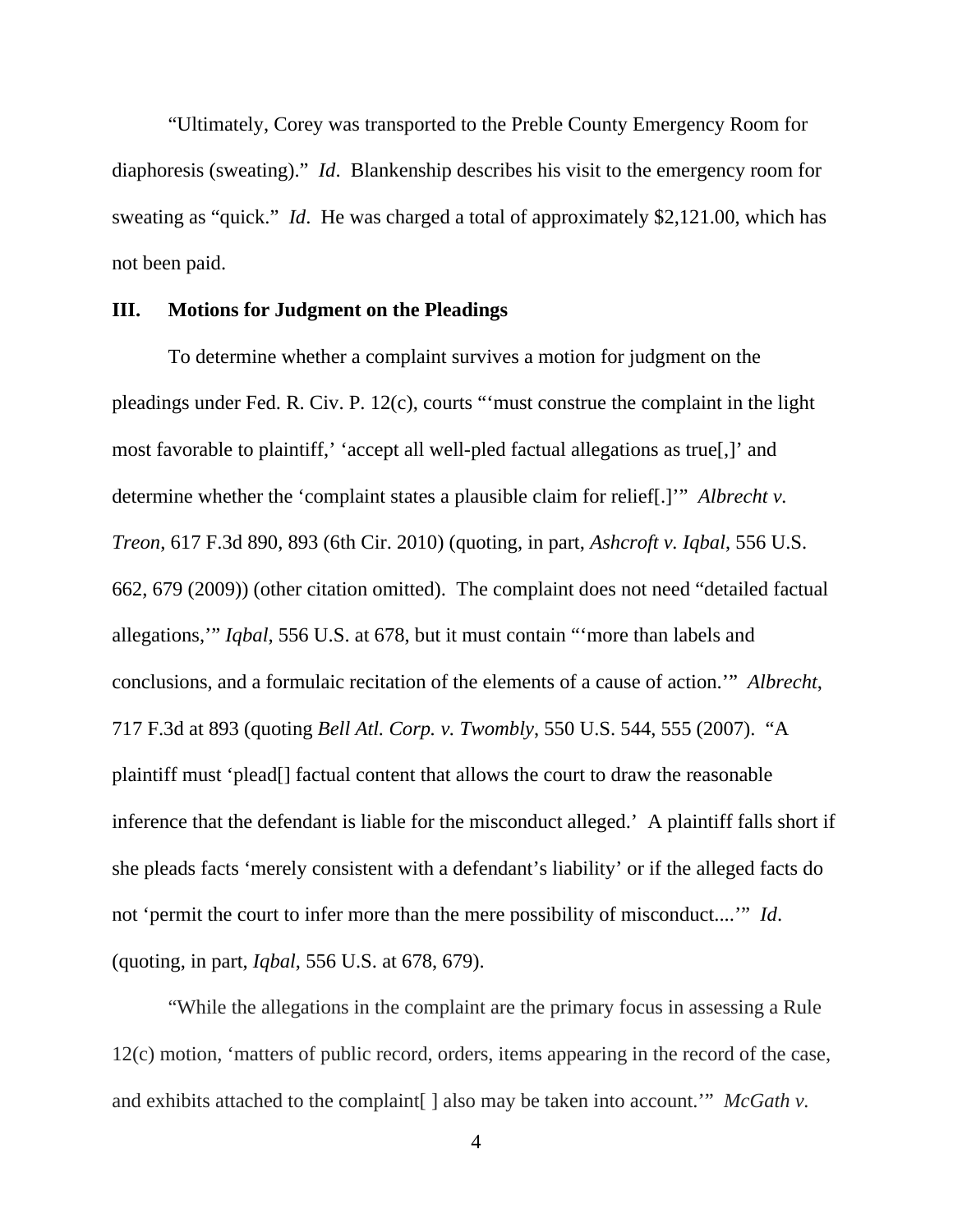*Hamilton Local School Dist*., 848 F.Supp.2d 831, 836-37 (S.D. Ohio 2012) (Graham,

D.J.) (quoting, in part, *Barany-Snyder v. Weiner*, 539 F.3d 327, 332 (6th Cir. 2008))

(other citation omitted). Yet, care must be taken when considering such evidence:

 If, on a motion under Rule…12(c), matters outside the pleadings are presented to and not excluded by the court, the motion must be treated as one for summary judgment under Rule 56. All parties must be given a reasonable opportunity to present all the material that is pertinent to the motion.

Fed. Civ. P. 12(d).

 $\overline{a}$ 

## **IV. Discussion: Blankenship's First and Second Claims**

 To state a plausible claim under 42 U.S.C. § 1983, Blankenship must allege facts showing that Officer Bennett deprived him of a right secured by the Constitution or laws of the United States, and that he did so under the color of state law.<sup>2</sup> See Sumpter v. *Wayne County*, 868 F.3d 473, 494 (6th Cir. 2017); *see also Sigley v. City of Parma Heights*, 437 F.3d 527, 533 (6th Cir. 2006).

 Blankenship's First Claim for Relief ("violation of § 1983") asserts that Officer Bennett violated his right under the Fourth Amendment to be free from unreasonable arrest, search, and seizure. Blankenship's Second Claim for Relief ("false arrest and imprisonment") asserts that Officer Bennett placed him "under arrest without justification or probable cause, and detained him in the back of the police vehicle, in handcuffs, for an unreasonable length of time." (Doc. #3, *PageID* #27). The Complaint does not identify the legal basis (federal or state law) of his Second Claim. Construing the Complaint in

<sup>2</sup> Defendants do not address Blankenship's assertion that Officer Bennett acted under the color of state law.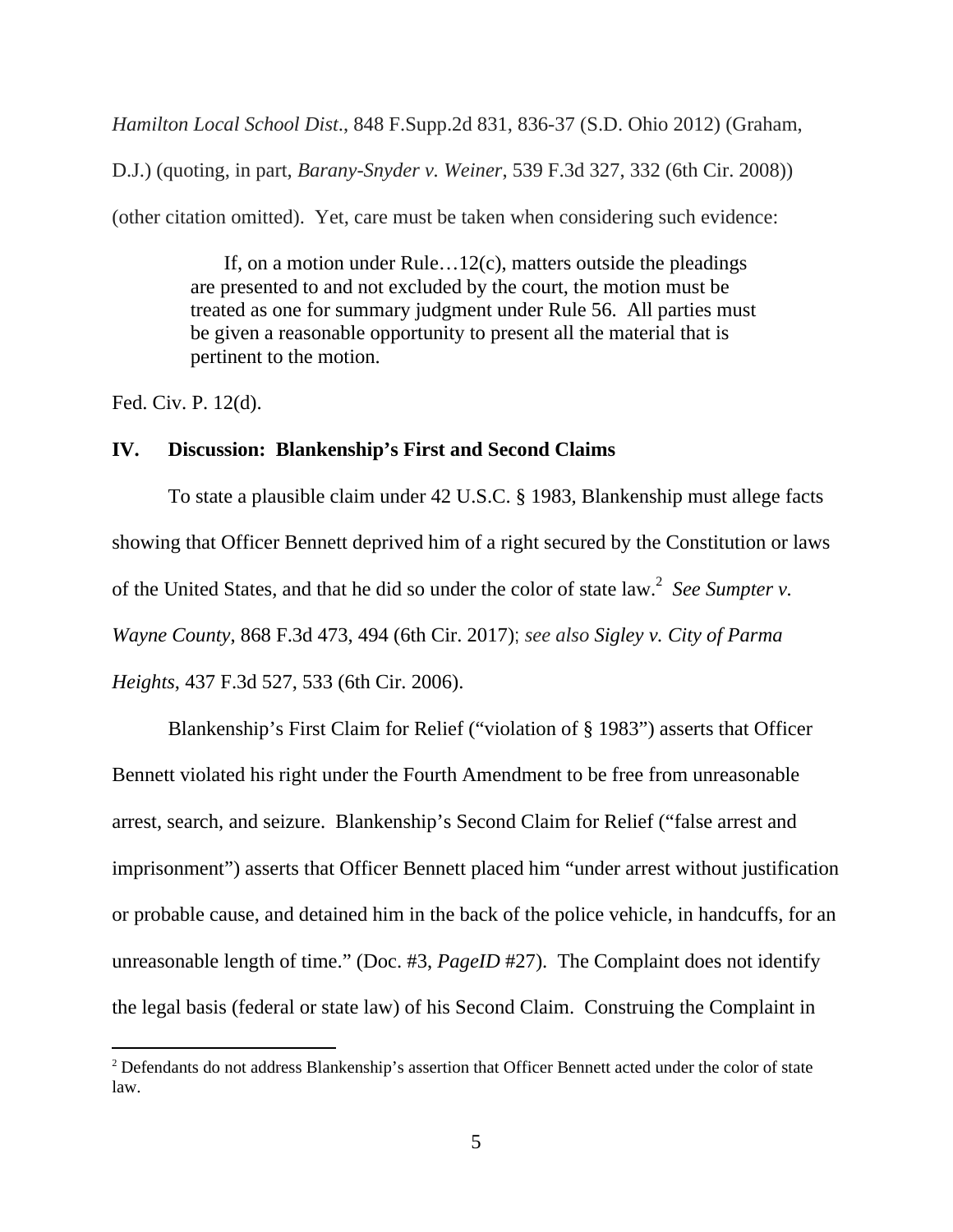his favor, it is grounded on the Fourth Amendment of the U.S. Constitution. *See Voyticky v. Village of Timberlake, Ohio*, 412 F.3d 669, 677 (6th Cir. 2005) ("A false arrest claim under federal law requires a plaintiff to prove that the arresting officer lacked probable cause to arrest the plaintiff."); *cf. State v. Robinette*, 80 Ohio St.3d 234, 238 (1997) (where the Ohio and federal constitutional "provisions are similar and no persuasive reason for a differing interpretation is presented, this court has determined that protections afforded by Ohio's Constitution are coextensive with those provided by the United States Constitution…. The language of Section 14, Article I of the Ohio Constitution and the Fourth Amendment is virtually identical.").

 Defendants contend that the doctrine of qualified immunity shields Officer Bennett from Blankenship's § 1983 claim because Officer Bennett's actions were objectively reasonable and because his warrantless actions were within the communitycaretaking exception to the Fourth Amendment's warrant requirement.

 "To survive the motion to dismiss on qualified-immunity grounds, the plaintiff must allege facts that 'plausibly mak[e] out a claim that the defendant's conduct violated a constitutional right that was clearly established law at the time, such that a reasonable officer would have known that his conduct violated that right.'" *Courtright v. City of Battle Creek*, 839 F.3d 513, 518 (6th Cir. 2016) (citation omitted). "'The test is whether, reading the complaint in the light most favorable to the plaintiff, it is plausible that an official's acts violated the plaintiff's clearly established constitutional right."' *Id*. (quoting *Heyne v. Metro. Nashville Pub. Sch.*, 655 F.3d 556, 562-63 (6th Cir. 2011)).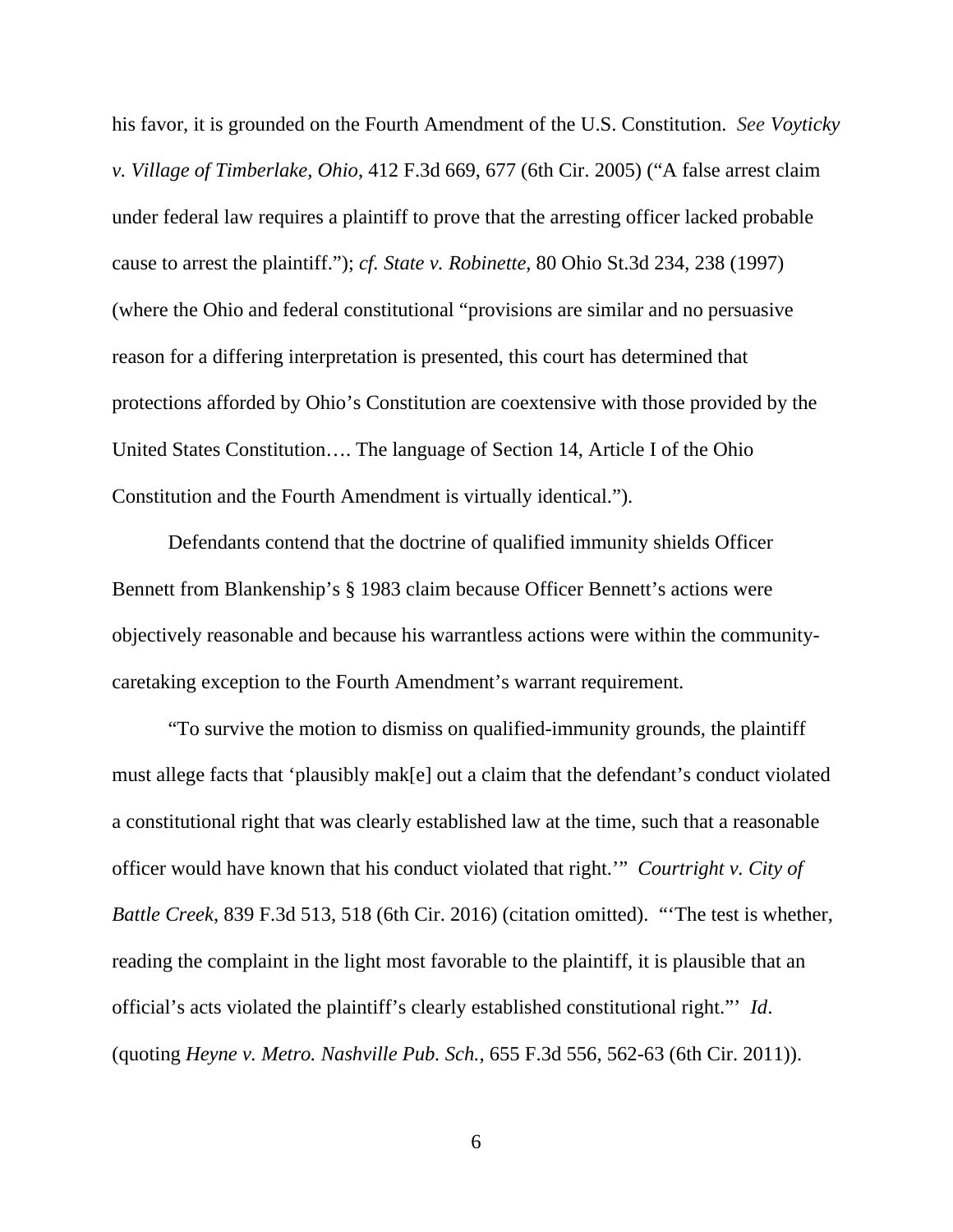"[I]t is generally inappropriate for a district court to grant a  $12(b)(6)$  [or  $12(c)$ ] motion … on the basis of qualified immunity. Although an officer's entitle[ment] to qualified immunity is a threshold question to be resolved at the earliest possible point…, that point is usually summary judgment and not dismissal under Rule 12." *Wesley v. Campbell*, 779 F.3d 421, 433-34 (6th Cir. 2015) (internal quotation marks and citations omitted)).

 The Fourth Amendment prohibits police officers—including Defendant Bennett from unreasonably seizing citizens without proper authorization. *Gardenhire v. Schubert*, 205 F.3d 303, 312-13 (6th Cir. 2000). "[A] warrantless arrest by a law officer is reasonable under the Fourth Amendment where there is probable cause to believe that a criminal offense has been or is being committed." *Devenpeck v. Alford*, 543 U.S. 146, 152 (2004). Indeed, "[a]ny arrest, whether formal or *de facto*, requires probable cause." *Gardenhire*, 205 F.3d at 315 (citation omitted); *see Crawford v. Geiger*, 656 F. App'x 190, 205 (6th Cir. 2016). When probable cause is absent, a warrantless arrest is "presumptively unreasonable, 'subject only to a few specifically established and welldelineated exceptions.'" *Gardenhire*, 205 F.3d at 313 (citing *Katz v. United States*, 389 U.S. 347, 357 (1967)).

 One exception to the Fourth Amendment's warrant requirement arises when a police officer faces exigent circumstances. *Kovacic v. Cuyahoga Cnty. Dept. of Children and Family Servs.*, 724 F.3d 687, 698 (6th Cir. 2013); *see Johnson v. City of Memphis*, 617 F.3d 864, 868 (6th Cir. 2010). "Exigent circumstances arise when an emergency situation demands immediate police action that excuses the need for a warrant." *Johnson*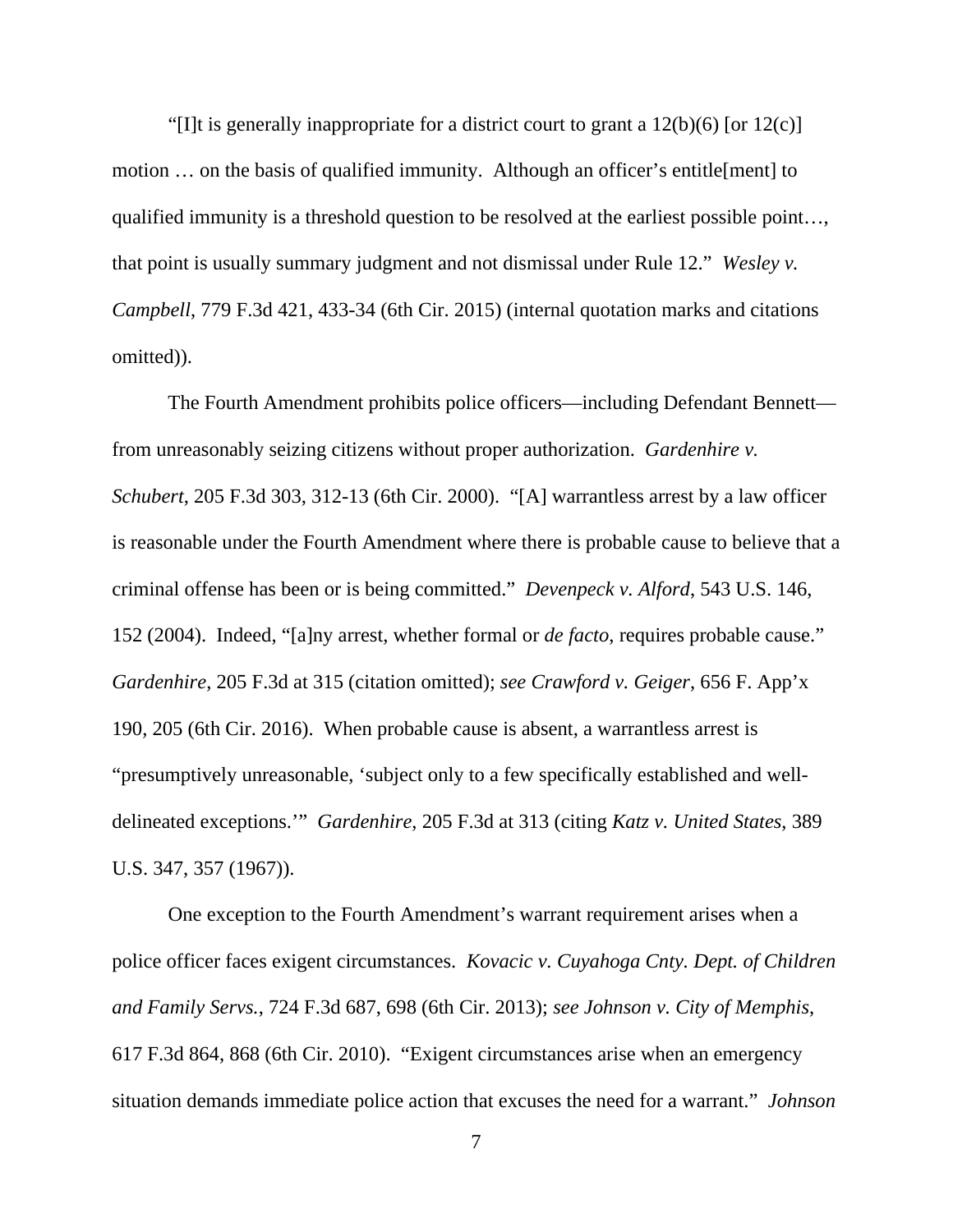*v. City of Memphis*, 617 F.3d 864, 868 (6th Cir. 2010). Exigent circumstances may arise when a situation presents "a risk of danger to the police or others." *Id*. (citations omitted). Police may encounter such dangers while engaged in community-caretaking activities that are "totally divorced from the detection, investigation, or acquisition of evidence relating to the violation of a criminal statute." *Cady v. Dombrowski*, 413 U.S. 433, 441 (1973). "The community-caretaking function of the police may come into play when there is a risk of danger to the police or others, and may, therefore, be properly classified as an example of exigent circumstances." *Shoup v. Doyle*, 974 F.Supp.2d 1058, 1074 (S.D. Ohio 2013) (Rice, D.J.).

 Defendants contend that Officer Bennett's actions during his encounter with Blankenship fall under the community-caretaking exception to the Fourth Amendment's probable-cause requirement. Defendants maintain, "As in *Shoup*, Officer Bennett's actions must be examined in light of what actions were objectively reasonable for a law enforcement officer in the role of community caretaker to take under the circumstances." (Doc. #17, *PageID* #82, citing *Shoup*, 974 F. Supp.2d at 1075-76) (other citation omitted).

 Blankenship's Complaint, accepted as true and construed in his favor, fails to contain sufficient allegations to show that a reasonable officer in the circumstances Officer Bennett faced would have known his conduct violated Blankenship's clearly established Fourth Amendment rights. The Complaint asserts that when Officer Bennett first saw Blankenship inside the store he was "'sweating and swaying.'" (Doc. #3, *PageID* #24). Although the Complaint uses quotation marks around this description, the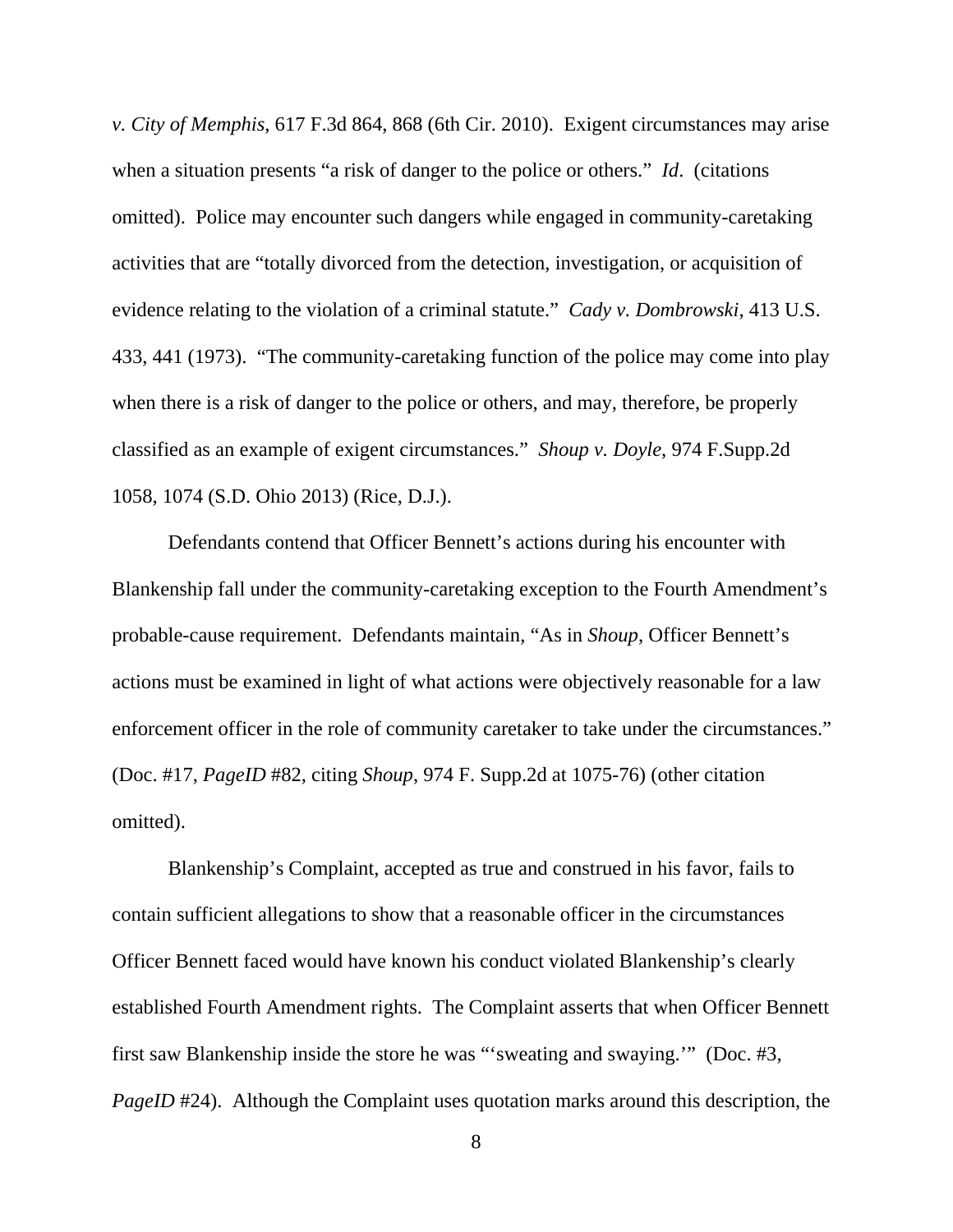absence of an accompanying citation, clarification, or contrary allegation in the Complaint leaves its present truthfulness intact. It must therefore be assumed here, when evaluating whether judgment on the pleadings is warranted, *see Albrecht*, 617 F.3d at 893, that Blankenship was sweating and swaying when Officer Bennett first saw him in the store.

 The Compliant next fails to identify unreasonable ensuing conduct by Officer Bennett. The Complaint explains that Officer Bennett exited the store and moved his police cruiser to an area where he could determine if Blankenship was going to drive his own vehicle. Blankenship exited the store and walked by himself towards his truck. Seeing this, and having previously observed Blankenship to be sweating and swaying, Officer Bennett approached Blankenship. The Complaint at this point states that "Bennett … allegedly suspect[ed] Corey was impaired, which Corey denied." (Doc. #3, *PageID* #24). Regardless of whether Bennett actually suspected Blankenship was impaired, and assuming Blankenship denied being impaired, Officer Bennet did not act unreasonably by performing field sobriety tests to determine if Blankenship was a risk to himself or others. *See Shoup*, 974 F.Supp.2d at 1076-77 ("It may often be the case that, as with an intoxicated person, it is the seized person who creates a risk of danger." (citing as an example and parenthetically explaining, *Winters v. Adams,* 254 F.3d 758 (8th Cir. 2001) (community-caretaking function justified seizure to prevent intoxicated, erratic man from driving car and harming himself or others)); *see also Meehan v. Thompson*, 763 F.3d 936, 941 (8th Cir. 2014) ("it may be reasonable under the Fourth Amendment for a police officer, acting in his capacity as community caretaker, to seize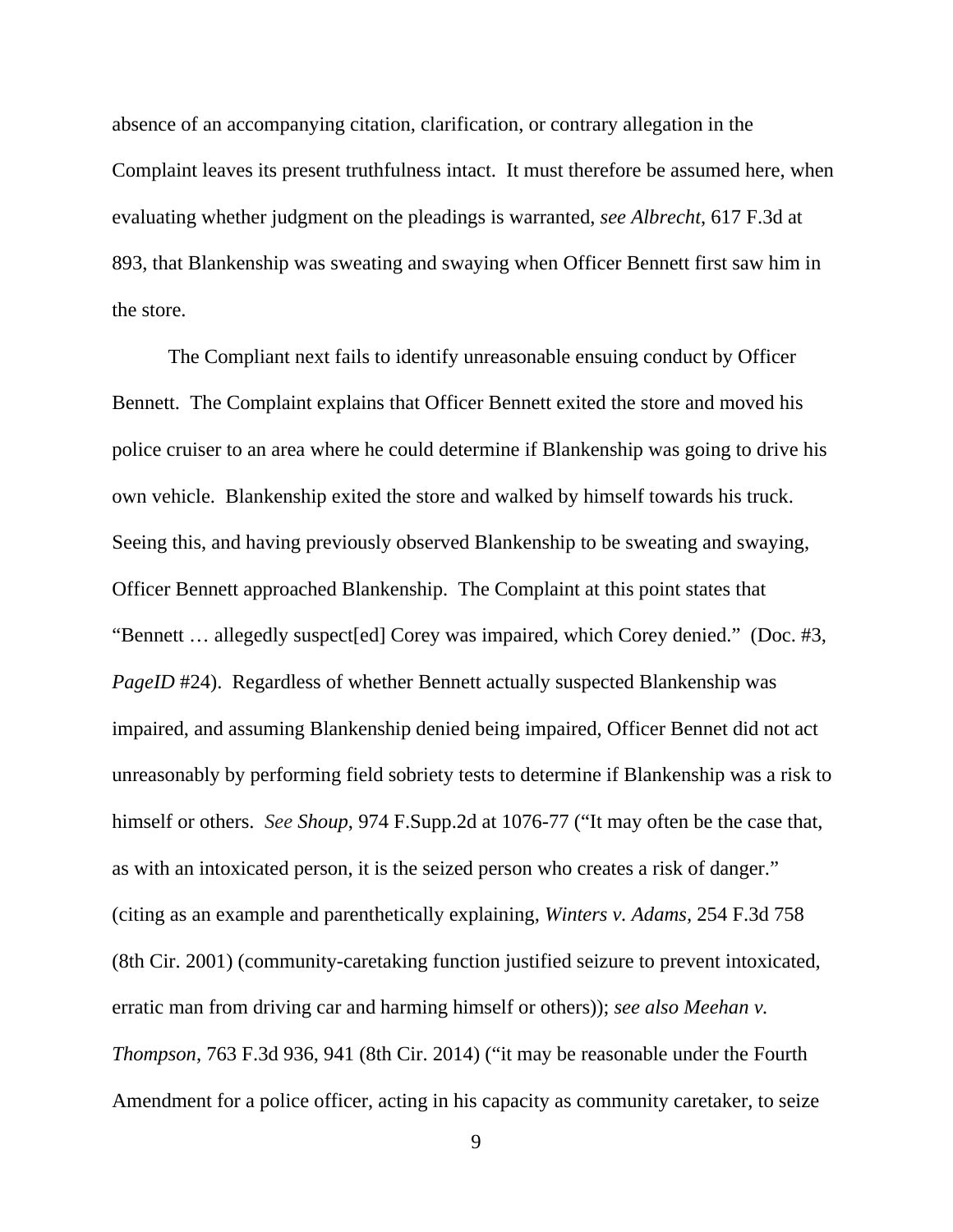an apparently intoxicated individual 'to ensure the safety of the public and/or the individual, regardless of any suspected criminal activity.'"). Officer Bennett also acted reasonably by asking Blankenship "what would possibly contribute to his condition.'" (Doc. #3, *PageID* #24). The Complaint acknowledges that Blankenship responded by telling "Bennett that he was on blood pressure medication but had no other medical condition …." *Id*. This additional knowledge gained by Officer Bennett would alert a reasonable officer under the circumstances, acting as a community caretaker, of the need to protect the public from a potentially medication-impaired driver or to protect Blankenship by determining if he needed medical assistance (remember: Bennett had also seen Blankenship sweating and swaying).

 Blankenship disagrees. He contends, "The innocent-seeming 'encounter' between … Blankenship and … Bennett occurred in a much different way than Bennett described in his subsequent reporting and in the present motion. Plaintiff's version of the facts is contained in the Complaint (mainly as 'claimed' and 'alleged' in Bennett's reports, in the Affidavit of the Plaintiff attached to this Opposition as Ex. #1, and in the store videotape of the dark parking lot on March 11, 2016." (Doc. #21, *PageID* #101). Blankenship maintains that what occurred between the time he left the store and was taken to the emergency room is "hotly disputed." *Id*. He also summarizes his version of the events based on his affidavit.

 The problem is that Defendants' Rule 12(c) Motion attacks the plausibility of the claims raised in Blankenship's Complaint and the version of the events it describes, while Blankenship's memorandum raises allegations not appearing in the Complaint. He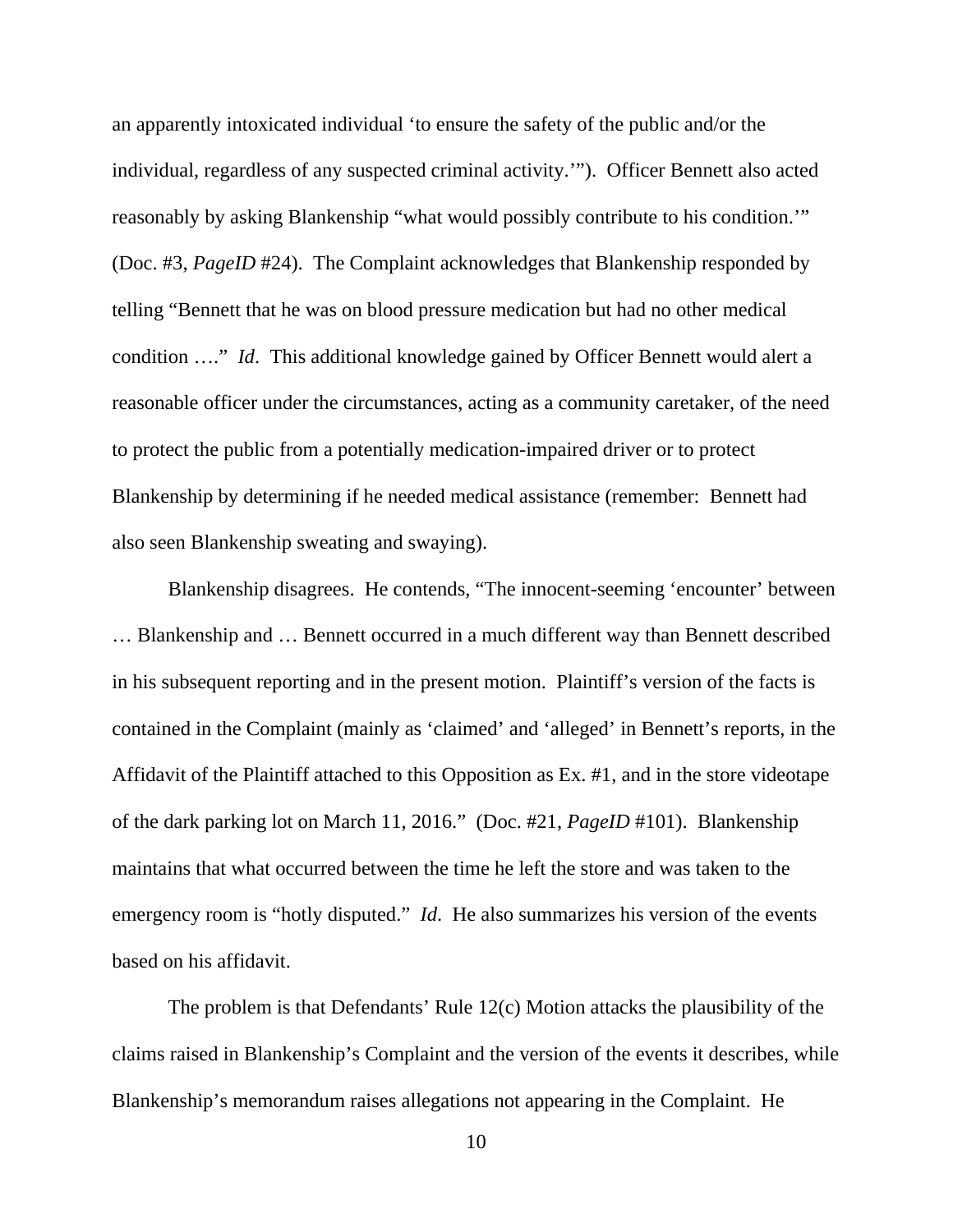asserts, for example, that Officer Bennett "knew the Plaintiff was not impaired or driving under the influence, based upon his previous observations of him inside the store, his improper field sobriety testing, and his stop of Plaintiff before he even reached his vehicle." (Doc. #21, *PageID* #104). He also refers to evidence outside the Complaint— "The videotape shows absolutely no danger posed by Corey." *Id*. at 105. Neither his extra-pleading allegations nor the evidence he relies on can be considered when analyzing Defendants' Rule 12(c) Motion unless it is converted to a Rule 56 motion for summary judgment. *See* Fed. Civ. P. 12(d). As has been done throughout this Report, "'[t]he district court remains free to refuse to accept materials outside the pleadings in order to keep the motion under Rule 12(c).'" *Max Arnold & Sons, LLC v. W.L. Hailey & Co., Inc*., 452 F.3d 494, 503 (6th Cir. 2006) (quoting, parenthetically, 5C Charles Alan Wright & Arthur R. Miller, Federal Practice and Procedure § 1371 (3d ed. 2004).

 Accordingly, the community-caretaking exception to the Fourth Amendment's warrant requirement applies here under the allegations raised in the Complaint and, as a result, the Complaint fails to allege facts that plausibly set forth a claim that Officer Bennett's conduct violated Blankenship's clearly established Fourth Amendment rights. Qualified immunity therefore protects Officer Bennett from Blankenship's First and Second Claims for Relief under the allegations raised in the Complaint.

 "Although a district court should give plaintiffs an opportunity to amend a complaint once a qualified immunity defense is raised, plaintiffs cannot overcome a motion to dismiss on qualified immunity grounds unless they allege facts necessary to show that a defendant has violated their constitutional rights." *Cooper v. Parrish*, 203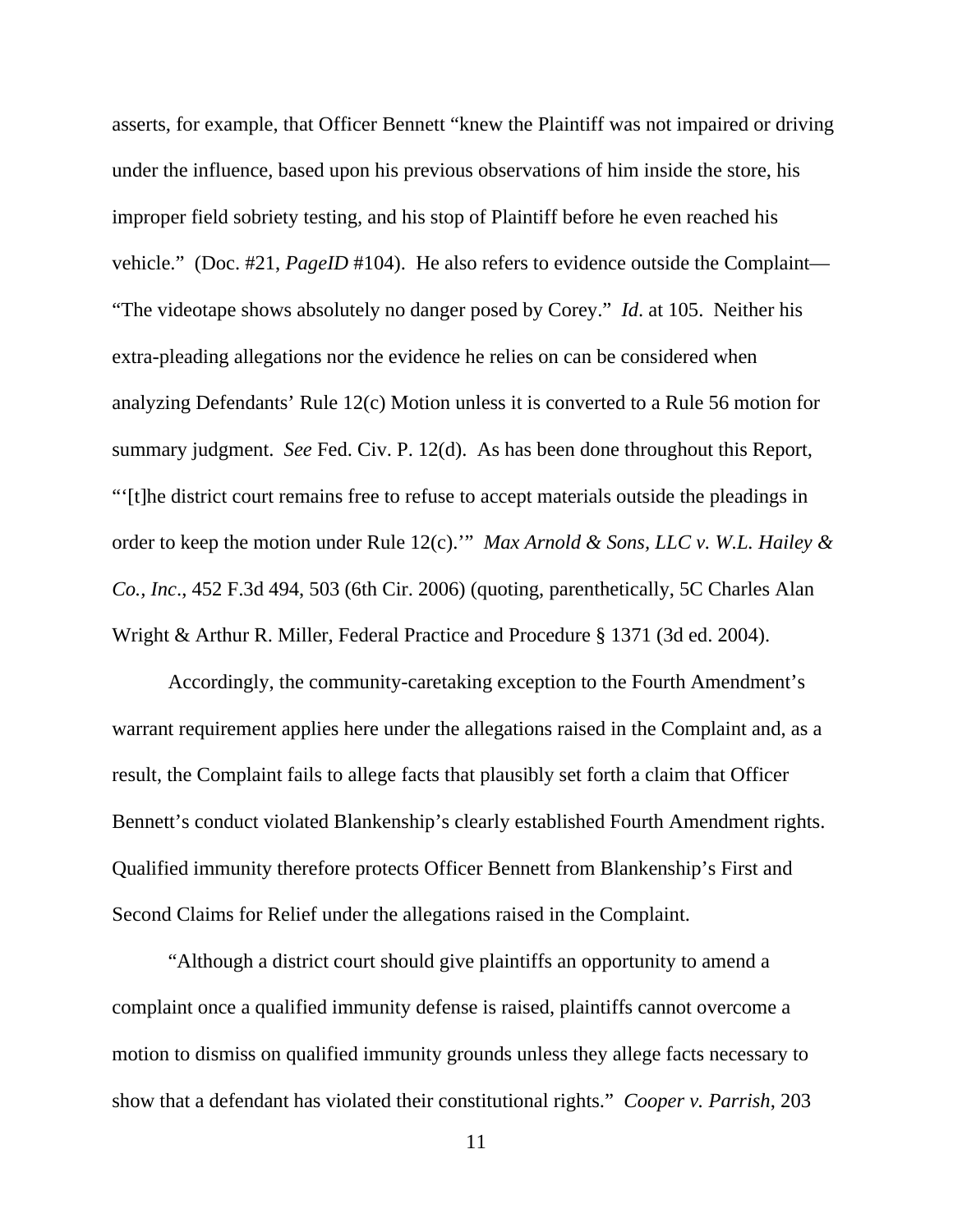F.3d 937, 951 (6th Cir. 2000); *see Shoup*, 974 F. Supp.2d at 1078. Blankenship's contentions that his version of the facts differs from Defendants' constitutes a sufficient reason to give him an opportunity to file an Amended Complaint.

#### **V. Discussion: Remaining Matters**

 Blankenship asserts in his First Claim that Officer Bennett's conduct violated his rights under the Fourteenth Amendment's Equal Protection and Due Process Clauses. Defendants contend that judgment on the pleadings is warranted in their favor on these claims for the same reasons set forth in *Radvansky v. City of Olmsted Falls*, 395 F.3d 291, 312-313 (6th Cir. 2005). Blankenship does not contend otherwise.

 The Complaint asserts no facts indicating how Officer Bennett's conduct either burdened a fundamental right Blankenship was exercising, targeted a suspect class to which he belonged, or intentionally treated him differently than similarly situated persons. The Complaint therefore fails to state a plausible violation of Blankenship's rights under the Equal Protection Clause. *Id*. To the extent the Complaint asserts a violation of his right to due process based on a violation of the Fourth Amendment, "the Due Process Clause of the Fourteenth Amendment does not require any additional procedures beyond those mandated by the Fourth Amendment." *Id*. at 313. Blankenship's due-process claim therefore fails as a matter of law. *Id*.

 Defendants next seek dismissal of Blankenship's claims against the Village of Gratis for failure to train or supervise. The Complaint does not assert a legal basis for these claims, but construing it in Blankenship's favor, he seeks to assert a claim against the Village under § 1983. This claim, however, fails as a matter of law in the absence of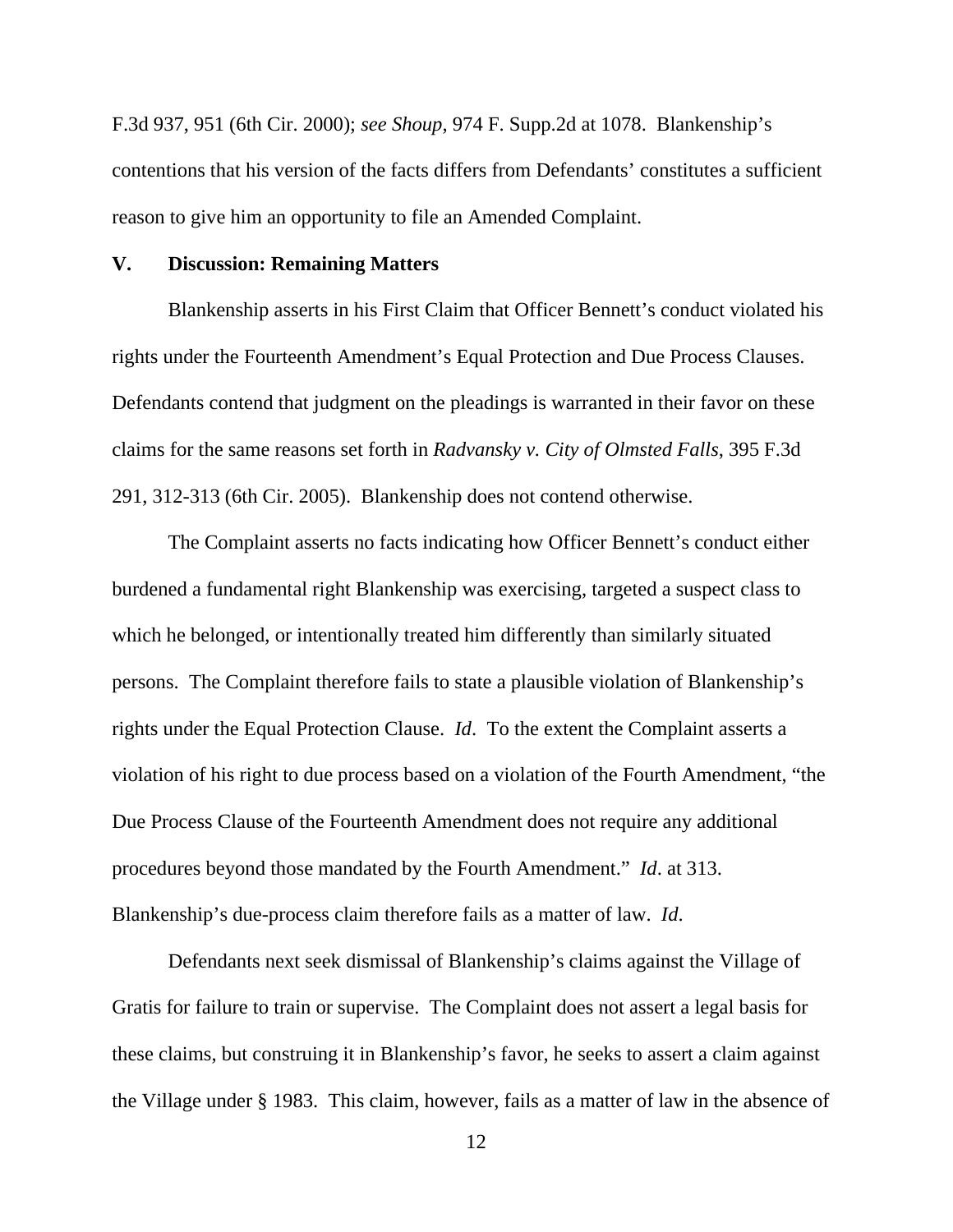a plausible claim that Officer Bennett violated Blankenship's constitutional rights. *See Watkins v. City of Battle Creek*, 273 F.3d 682, 687 (6th Cir. 2001) ("If no constitutional violation by the individual defendants is established, the municipal defendants cannot be held liable under § 1983."); *see also Sampson v. Gee–Cram*, 655 F. App'x 383, 391 (6th Cir. 2016); *Cabaniss ex rel. Estate of Cabaniss v. City of Riverside*, 497 F.Supp.2d 862, 897–98 (S.D. Ohio 2006) (Rice, D.J.).

 Defendants further contend that statutory immunity under Chapter 2744 of the Ohio Revised Code shields them from Blankenship's state-law claim. It is not apparent at this early stage of the case whether the Court will exercise supplemental jurisdiction over any of Blankenship's state-law claims. Concerns of efficient case and docket management thus advise holding Defendants' state-immunity arguments in abeyance pending further adjudication of Day's federal claims, in the event Blankenship files an Amended Complaint. *See York v. Lucas County, Ohio*, No. 3:13cv1335, 2015 WL 2384096, at \*6 (N.D. Ohio 2015) (Helmick, D.J.).

 Lastly, Defendants are correct that the Village of Gratis Police Department is merely an arm of the city it serves and therefore it is not *sui juris*. *See Gibson v. Mechanicsburg Police Department*, 3:16cv48, 2017 WL 2418317, at \*5 (S.D. Ohio, 2017) (Rice, D.J.) (citing *Jones v. Marcum*, 197 F.Supp.2d 991, 997 (S.D. Ohio 2002)). All claims against the Village of Gratis Police Department are therefore subject to dismissal.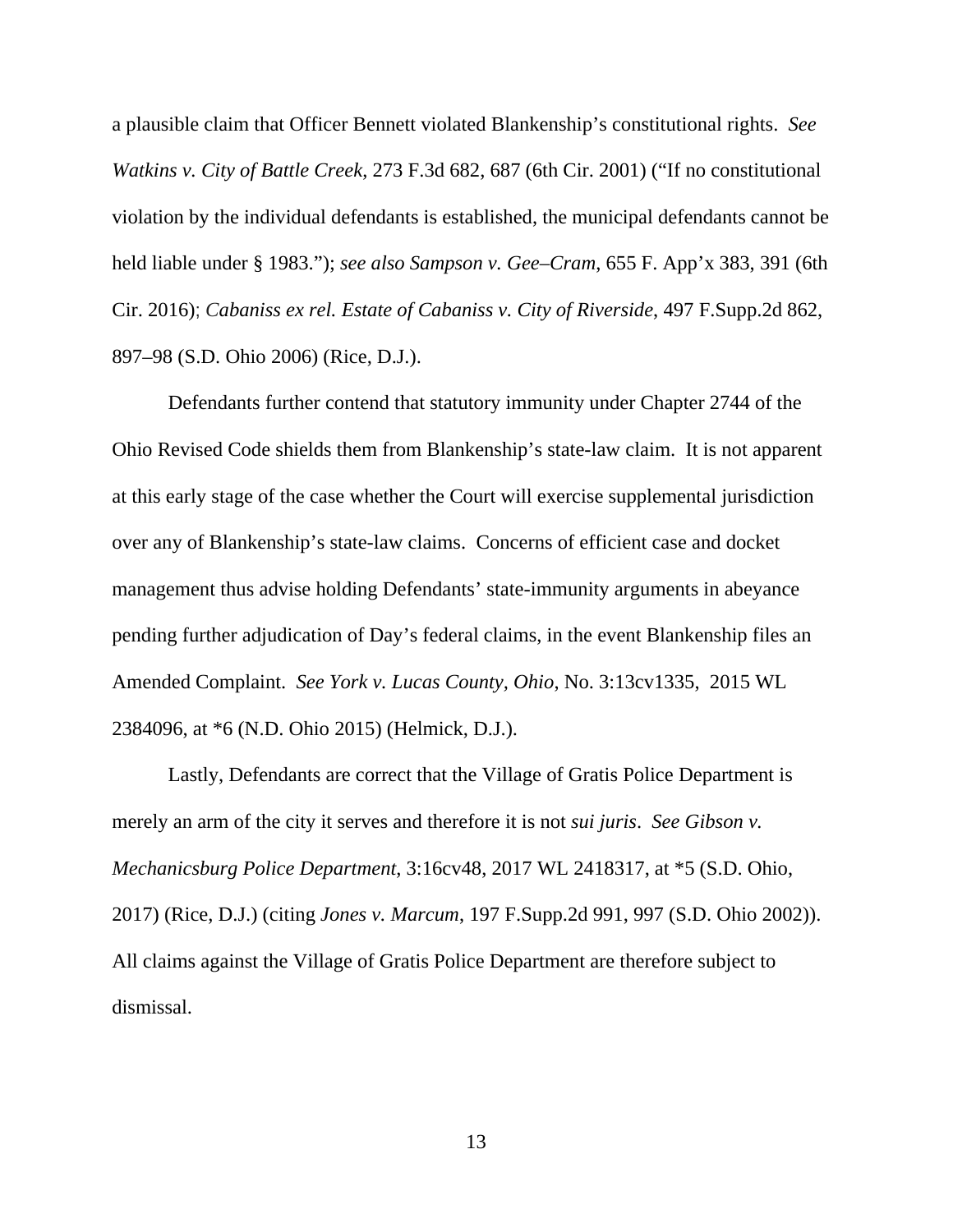# **IT IS THEREFORE RECOMMENDED THAT**:

- 1. Defendants' Motion for Judgment on the Pleadings (Doc. #17) be GRANTED;
- 2. Defendants' Motion to Strike Exhibits (Doc. #23) be DENIED as moot; and
- 3. Plaintiff be granted twenty days from the date of a Decision and Entry adopting this Report to file an Amended Complaint in compliance with Rule 11 of the Federal Rules of Civil Procedure.

December 8, 2017 *s/Sharon L. Ovington* 

Sharon L. Ovington United States Magistrate Judge